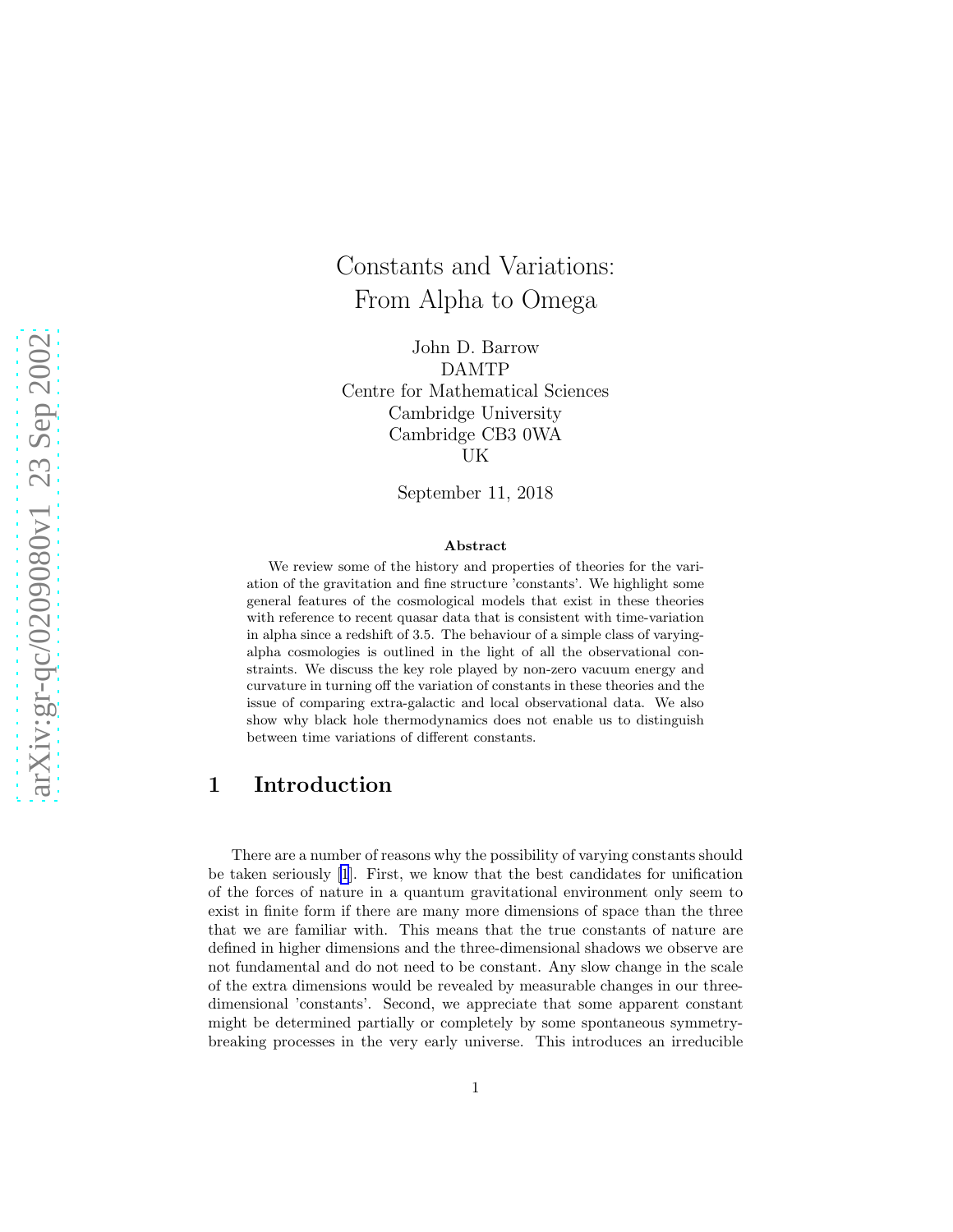random element into the values of those constants. They may be different in different parts of the universe. The most dramatic manifestation of this process is provided by the chaotic and eternal inflationary universe scenarios. Third, any outcome of a theory of quantum gravity will be intrinsically probabilistic. It is often imagined that the probability distributions for observables will be very sharply peaked but this may not be the case for all possibilities. Thus, the value of  $G$  or  $\tilde{G}$  might be predicted to be spatially varying random variables. Fourth, the non-uniqueness of the vacuum state for the universe would allow other deals of the constants to have occurred in different places. At present we have no idea why any of the constants of Nature take the numerical values they do. Fifth, the observational limits on possible variations are often very weak (although they can be made to sound strong by judicious parametrisations). For example, the cosmological limits on varying G tell us only that  $\dot{G}/G \leq 10^{-2}H_0$ , where  $H_0$  is the present Hubble rate. However, the last reason to consider varying constants is currently the most compelling. For the first time there is a body of detailed astronomical evidence for the time variation of a traditional constant. The observational programme of Webb et al [\[2](#page-14-0), [3\]](#page-14-0) has completed detailed analyses of three separate quasar absorption line data sets taken at Keck and finds persistent evidence consistent with the fine structure constant,  $\alpha$ , having been *smaller* in the past, at  $z = 1 - 3.5$ . The shift in the value of  $\alpha$ for all the data sets is given provisionally by  $\Delta \alpha / \alpha = (-0.66 \pm 0.11) \times 10^{-5}$ . This result is currently the subject of detailed analysis and reanalysis by the observers in order to search for possible systematic biases in the astrophysical environment or in the laboratory determinations of the spectral lines.

The first investigations of time-varying constants were those made by Lord Kelvin and others interested in possible time-variation of the speed of light at the end of the nineteenth century. In 1935 Milne devised a theory of gravity, of a form that we would now term 'bimetric', in which there were two times – one (t) for atomic phenomena, one ( $\tau$ ) for gravitational phenomena – linked by  $\tau = \log(t/t_0)$ . Milne [\[4](#page-14-0)] required that the 'mass of the universe' (what we would now call the mass inside the particle horizon  $M \approx c^3 G^{-1} t$  be constant. This required  $G \propto t$ . Interestingly, in 1937 the biologist J.B.S. Haldane took a strong interest in this theory and wrote several papers[[5](#page-14-0)] exploring its consequences for the evolution of life. The argued that biochemical activation energies might appear constant on the t timescale yet increase on the  $\tau$  timescale, giving rise to a non-uniformity in the evolutionary process. Also at this time there was widespread familiarity with the mysterious 'large numbers'  $O(10^{40})$  and  $O(10^{80})$  through the work of Eddington (although they had first been noticed byWeyl  $[6]$  $[6]$  – see ref.  $[7]$  and  $[1]$  for the history). These two ingredients were merged by Dirac in 1937 in a famous development (supposedly written on his honeymoon) that proposed that these large numbers  $(10^{40})$  were actually equal, up to small dimensionless factors. Thus, if we form  $N \sim c^3 t/Gm_n \sim 10^{80}$ , the number of nucleons in the visible universe, and equate it to the square of  $N_1 \sim e^2/Gm_n^2 \sim 10^{40}$ , the ratio of the electrostatic and gravitational forces between two protons then we are led to conclude that one of the constants,  $e, G, c, h, m_n$  $e, G, c, h, m_n$  $e, G, c, h, m_n$  must vary with time. Dirac [[8\]](#page-14-0) chose  $G \propto t^{-1}$  to carry the time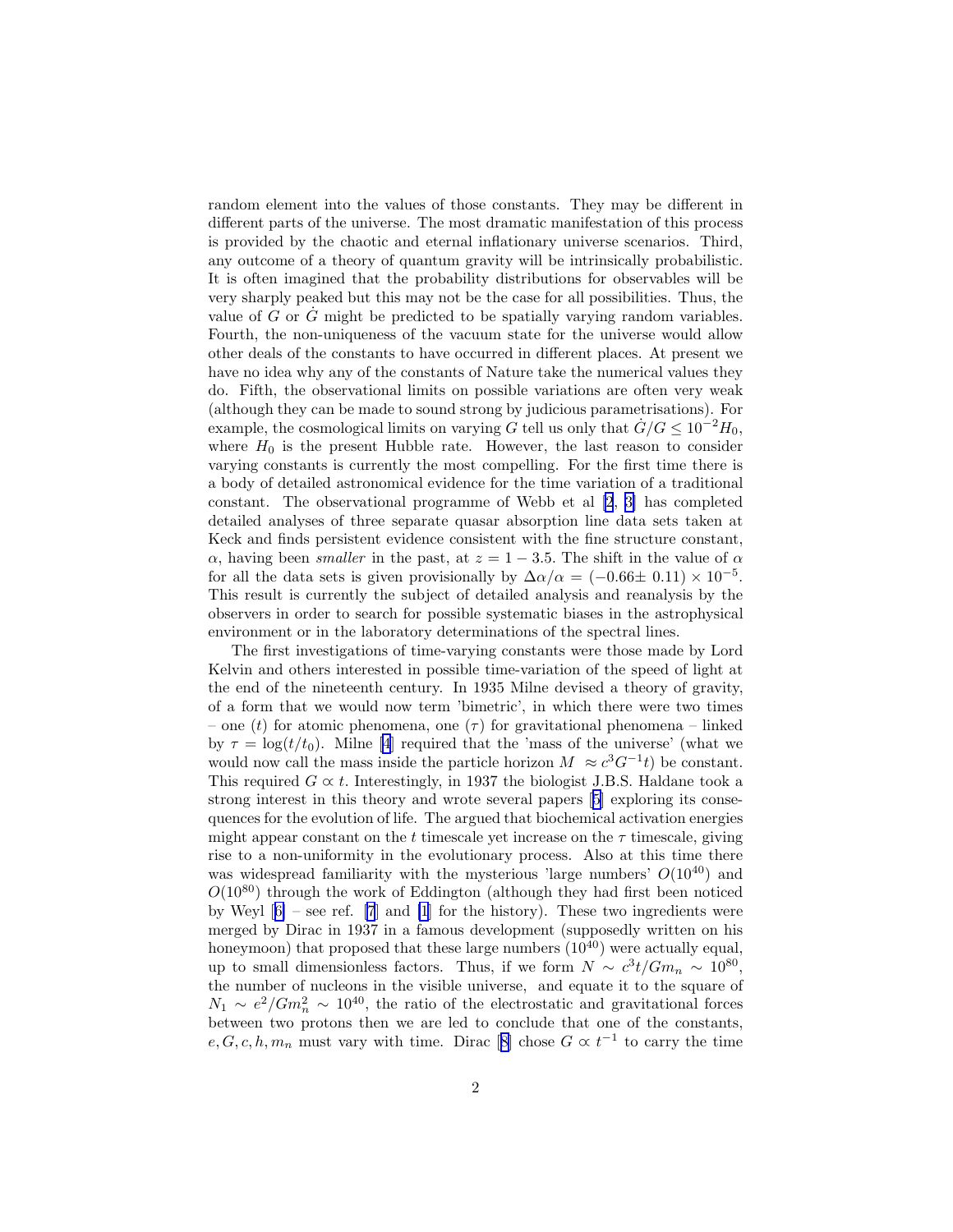variation. Unfortunately, this hypothesis did not survive very long. Edward Teller  $[9]$  pointed out that such a steep increase in G to the past led to huge increases in the Earth's surface temperature in the past. The luminosity of the sun varies as  $L \propto G^7$  and the radius of the Earth's orbit as  $R \propto G^{-1}$  so the Earth's surface temperature  $T_{\oplus}$  varies as  $(L/R^2)^{1/4} \propto G^{9/4} \propto t^{-9/4}$  and would exceed the boiling point of water in the pre-Cambrian era. Life would be eliminated. Gamow subsequently suggested that the time variation needed to reconcile the large number coincidences be carried by  $e$  rather than  $G$ , but again this strong variation was soon shown to be in conflict with geophysical and radioactive decay data. This chapter was brought to an end by Dicke [\[10\]](#page-14-0) who pointed out that the  $N \sim N_1^2$  large number coincidence was just the statement that t, the present age of the universe when our observations are being made, is of order the main sequence stellar lifetime,  $t_{ms} \sim (Gm_n^2/hc)^{-1}h/m_nc^2 \sim 10^{10}yrs$ , and therefore inevitable for observers made from elements heavier than hydrogen and helium. Dirac never accepted this anthropic explanation for the large number coincidences but curiously can be found making exactly the same type of anthropic argument to defend his own varying  $G$  theory by highly improbable arguments (that the Sun accretes material periodically during its orbit of the galaxy and this extra material cancels out the effects of overheating in the past) in correspondence with Gamow in 1967 (see[[1\]](#page-14-0) for fuller details).

Dirac's proposal acted as a stimulus to theorists, like Jordan, Brans and Dicke [\[11\]](#page-14-0), to develop rigorous theories which included the time variation of G self-consistently by modelling it as arising from the space-time variation of some scalar field  $\phi(\mathbf{x}, t)$  whose motion both conserved energy and momentum and created its own gravitational field variations. In this respect the geometric structure of Einstein's equations provides a highly constrained environment to introduce variations of 'constants'. Whereas in Newtonian gravity we are at liberty to introduce a time-varying  $G(t)$  into the law of gravity by

$$
F = -\frac{G(t)Mm}{r^2} \tag{1}
$$

This creates a non-conservative dynamical system but can be solved fairly straightforwardly[[12\]](#page-14-0). However, this strategy of simply 'writing in' the variation of G by merely replacing G by  $G(t)$  in the equations that hold when G is a constant fails in general relativity. If we were to imagine the Einstein equations would generalise to  $(G_{ab}$  is the Einstein tensor)

$$
G_{ab} = \frac{8\pi G(t)}{c^4} T_{ab} \tag{2}
$$

then taking a covariant divergence and using  $\nabla^a G_{ab} = 0$ , together with energymomentum conservation ( $\nabla^a T_{ab} = 0$ ) requires that  $\nabla G \equiv 0$  and no variations are possible in eq. (2). Brans-Dicke theory is a familiar example of how the addition of an extra piece to  $T_{ab}$  together with the dynamics of a  $G(\phi)$  fields makes a varying G theory possible. Despite the simplicity of this lesson in the context of a varying G theory the lesson was not taken on board when considering the variations of other non-gravitational constants and the literature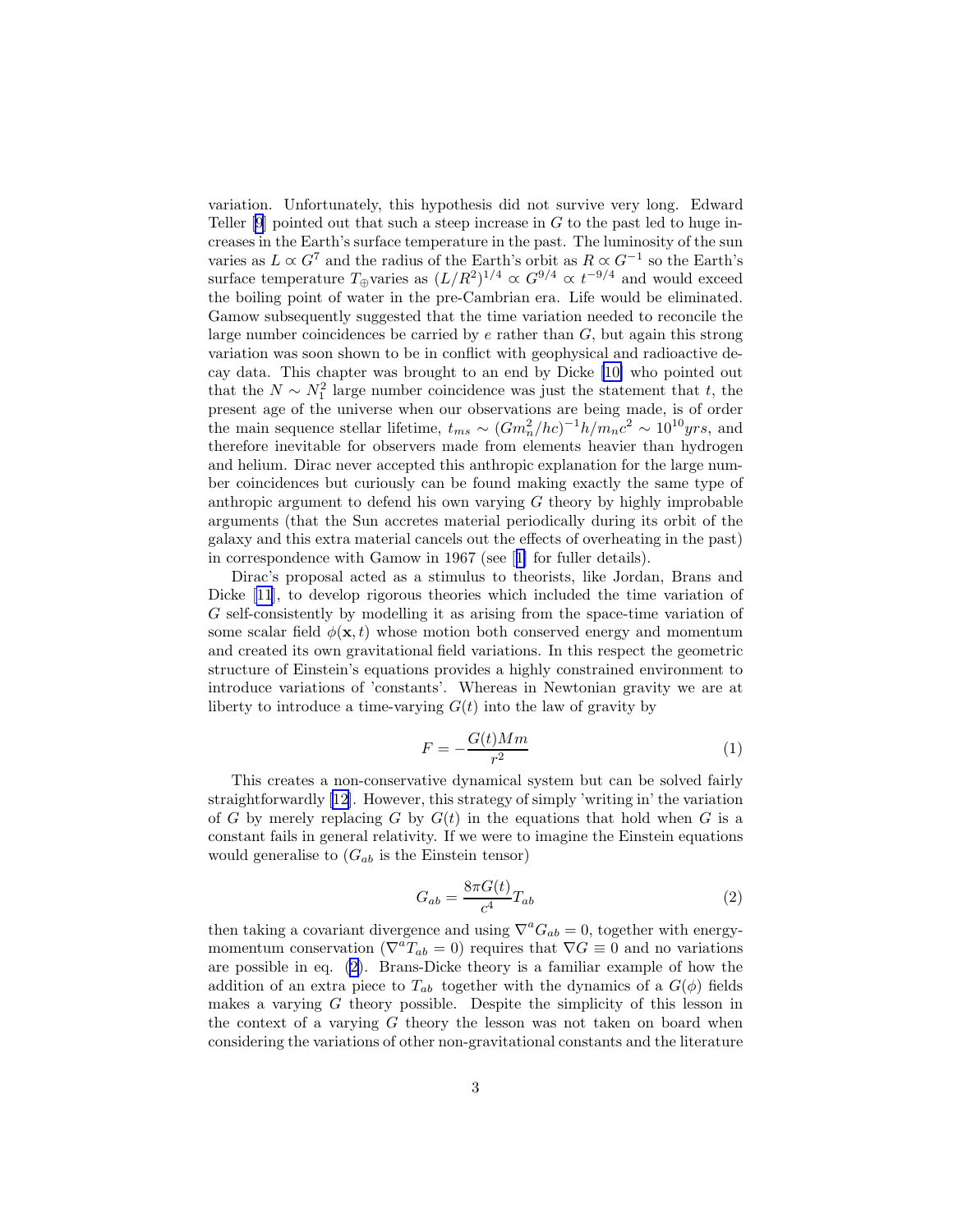is full of limits on their possible variation which have been derived by considering a theory in which the time-variation is just written into the equations which hold when the constant does not vary. Recently, the interest in the possibility that  $\alpha$ varies in time has led to the first extensive exploration of simple self-consistent theories in which a variations occur through the variation of some scalar field.

# 2 Brans-Dicke Theories

#### 2.1 Equations and solutions

Consider the paradigmatic case of Brans-Dicke (BD) theory[[11\]](#page-14-0) to fix theoretical ideas about varying  $G$ . The form of the general solutions to the Friedmann metric in BD theories are fully understood [\[13](#page-14-0)], [\[14](#page-15-0)]. There are three essential field equations for the evolution of BD scalar field  $\phi(t)$  and the expansion scale factor  $a(t)$  in a BD universe

$$
3\frac{\dot{a}^2}{a^2} = \frac{8\pi\rho}{\phi} - 3\frac{\dot{a}\dot{\phi}}{a\phi} + \frac{\omega_{BD}\dot{\phi}^2}{2\phi^2} - \frac{k}{a^2}
$$
 (3)

$$
\ddot{\phi} + 3\frac{\dot{a}}{a}\dot{\phi} = \frac{8\pi}{3 + 2\omega_{BD}}(\rho - 3p) \tag{4}
$$

$$
\dot{\rho} + 3\frac{a}{a}(\rho + p) = 0 \tag{5}
$$

Here,  $\omega_{BD}$  is the BD constant parameter and the theory reduces to general relativity in the limit  $\omega_{BD} \to \infty$  and  $\phi = G^{-1} \to \text{constant}$ . A general feature of the BD field equations is that any solution of general relativity for which the energy momentum tensor of matter has vanishing trace (eg vacuum, black body radiation, Yang-Mills, or magnetic field) is a particular ( $\phi$  = constant) solution of BD theory.

The general solutions begin at high density dominated by the BD scalar field  $\phi \sim G^{-1}$  and approximated are well approximated by the spatially flat vacuum  $(\rho = p = 0)$  solutions:

$$
a(t) = t^{1/(\lambda+1)}
$$
\n
$$
(6)
$$

$$
\phi(t) = \phi_0 t^{\lambda/(\lambda+1)} \tag{7}
$$

$$
\lambda = \frac{1 + \sqrt{1 + 2\omega_{BD}/3}}{\omega_{BD}} \tag{8}
$$

This vacuum solution is the  $t \to 0$  attractor for the perfect-fluid solutions. The general perfect-fluid solutions with equation of state  $p = \Gamma \rho$  and  $k = 0$  can all be found. At early times they approach the vacuum solutions but at late time they approach particular power-law exact solutions[[15\]](#page-15-0):

$$
a(t) = t^{[2+2\omega_{BD}(1-\Gamma)]/[4+3\omega_{BD}(1-\Gamma^2)]}
$$
\n(9)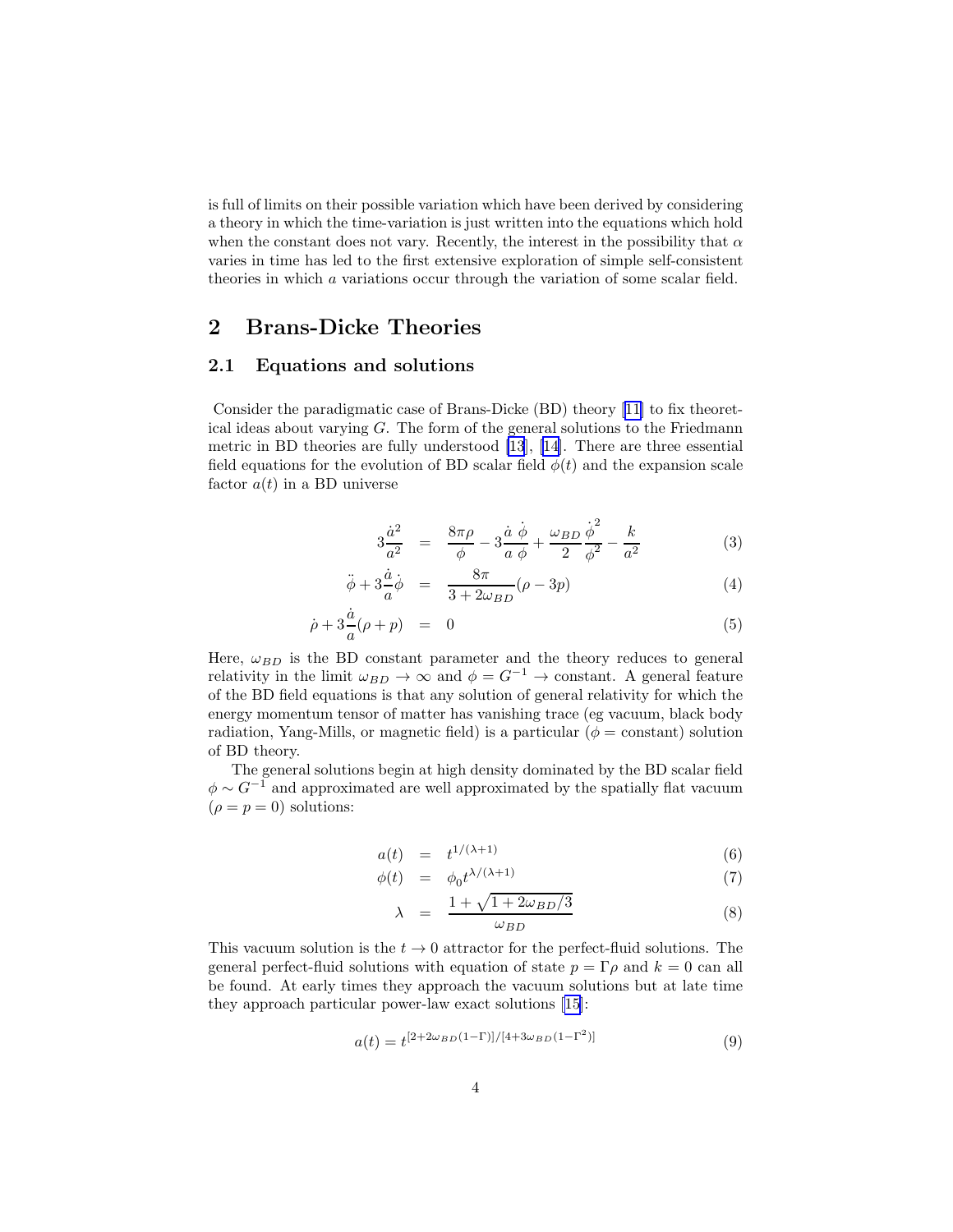$$
\phi(t) = \phi_0 t^{[2(1-3\Gamma)/[4+3\omega(1-\Gamma^2)]}
$$
\n(10)

<span id="page-4-0"></span>At late times they approach particular exact power-law solutions for  $a(t)$  and  $\phi(t)$  and the evolution is 'Machian' in the sense that the cosmological evolution is driven by the matter content rather than by the kinetic energy of the free  $\phi$ field.

In the radiation era this particular solution is the standard general relativity solution:

$$
a(t) = t^{1/2}; \qquad \phi^{-1} \propto G = constant \qquad (11)
$$

For  $p = 0$  the solutions have the form

$$
a(t) = t^{(2-n)/3}; \qquad \phi^{-1} \propto G \propto t^{-n}, \qquad (12)
$$

which continues until the curvature term takes over the expansion. Here,  $n$  is related to the constant Brans-Dicke  $\omega_{BD}$  parameter by

$$
n \equiv \frac{2}{4 + 3\omega_{BD}}\tag{13}
$$

and the usual general relativistic Einstein de Sitter universe is obtained as  $\omega_{BD} \rightarrow \infty$  and  $n \rightarrow 0$ .

In a curvature-dominated era of expansion, as  $t \to \infty$  the solutions for  $\Gamma > -1/3$  approach the general relativity Milne vacuum solution with

$$
a(t) = t \tag{14}
$$

$$
\phi \quad \propto \quad G^{-1} = \text{constant} \tag{15}
$$

Notice how the curvature domination turns off the variation of G. All previous studies of varying G in cosmology have focussed on the  $k = 0$  models and have not noticed the important role that would be played by negative curvature. The existence of negative curvature can produce little residue of G variation in the universe today. It also highlights the usefulness of having constraints from different cosmic times and redshifts.

The other important lesson to learn from the cosmological limits on varying G is that care must be taken when using local limits on  $\omega_{BD}$ , say from lightbending by the Sun or the other solar system tests of general relativity, and then assuming that they can be used in cosmological models. In reality the evolution of the universe is inhomogeneous and there are very large variations in density between the solar system and the extragalactic universe. If we had a perfect numerical simulation of cosmology with a varying  $G$  we would be able to determine the contours of G and  $\dot{G}$  with position in the universe. Until we have more information of that sort from models it is unwise to assume that the rate of change of G in the solar system will be the same as it is on cosmological scales.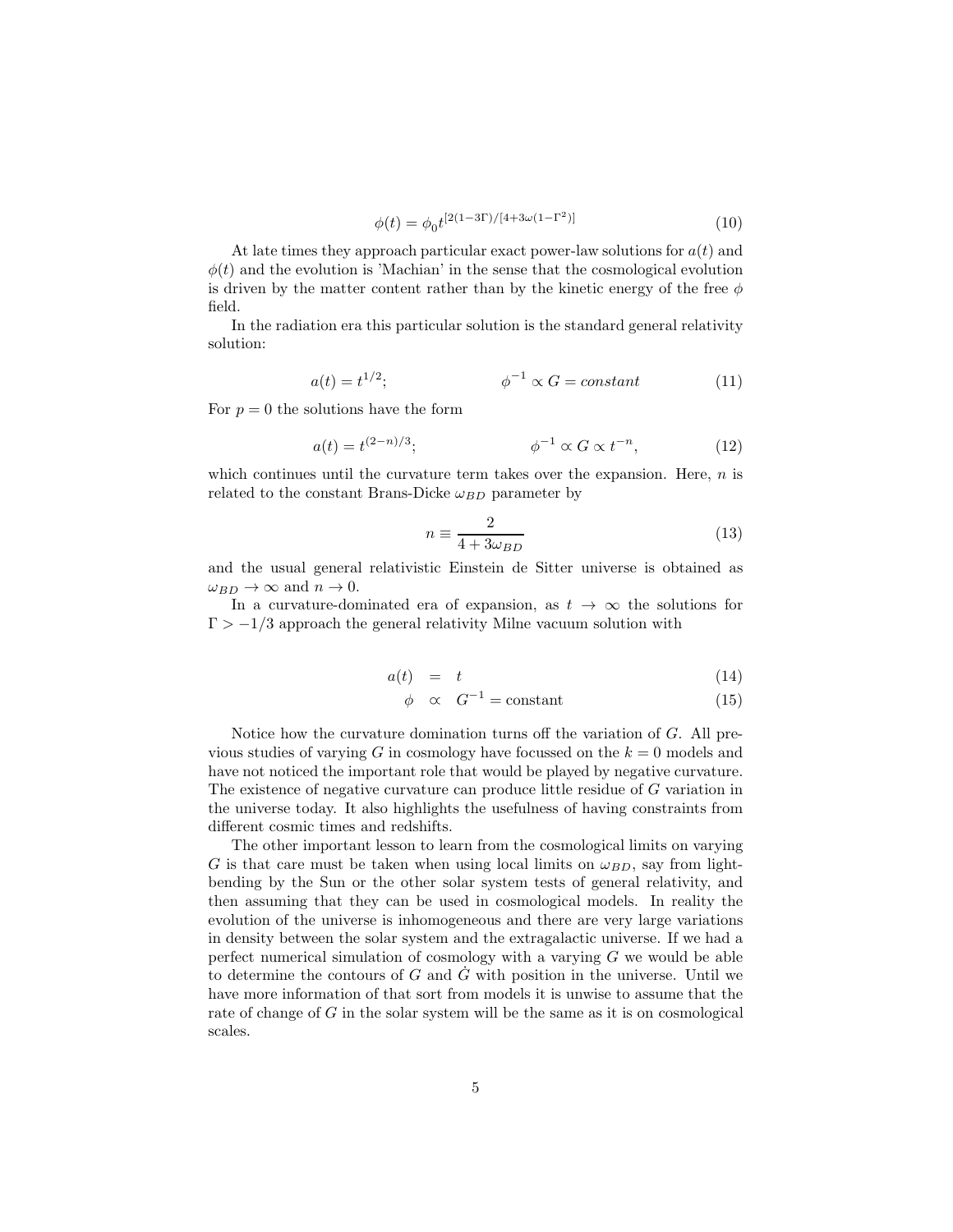An interesting particular example of this problem is given by the power-law solutions above for the case with  $\Gamma = -1$ . This is equivalent to the universe being dominated by a vacuum energy and leads to power-law accelerated expansion in BD theory with

$$
a(t) = t^{\frac{1}{2} + \omega} \tag{16}
$$

$$
G \propto \phi^{-1} \propto t^{-2} \tag{17}
$$

Thus it appears that if our universe were to be expanding today (as observations of the recession of type I supernovae indicate  $[16]$  then G must be falling very rapidly (even faster than Dirac predicted) locally. Clearly this is impossible observationally[[17\]](#page-15-0). The flaw in the argument is that the  $p = -\rho$  stress does not dominate the dynamics of the solar system and we must not apply the cosmological solution for the variation of G in the solar system anymore than we should apply the cosmological solution for the variation of  $\rho$  to the solar system.

It would be very interesting to find realistic solutions (exact, approximate, or numerical) for inhomogeneous cosmological models with  $\phi(\mathbf{x}, t)$  in order to obtain some perspective on the likely variation in the change in G from solar system to galactic and extragalactic scales. At present potentially the strongest cosmological limit on time-varying  $G$  is stronger than solar system tests and comes, somewhat surprisingly, from the power spectrum of galaxy clustering. The effect of varying  $G$  is to shift the cosmic epoch of equality between the matter and radiation densities which determines the location of the peak of the clustering power spectrum[[18\]](#page-15-0).

# 3 A Simple Varying-Alpha Theory

We are going to consider some of the cosmological consequences of a simple theory with time varying  $\alpha$ . Such a theory was first formulated by Bekenstein [[19\]](#page-15-0) as a generalisation of Maxwell's equations but ignoring the consequences for the gravitational field equations. Recently, Magueijo, Sandvik and myself have completed this theory [\[22](#page-15-0), [21, 20, 24](#page-15-0)] to include the coupling to the gravitational sector and analysed its general cosmological consequences. This theory considers only a variation of the electromagnetic coupling and so far ignores any unification with the strong and electroweak interactions. We shall not discuss simultaneous variation of the electromagnetic and gravitational constants although that analysis can be done and is presented elsewhere (during the dust era of a flat Friedmann universe with varying  $\alpha(t)$  and  $G(t)$ , their timeevolution approaches an attractor in which the product  $\alpha G$  is a constant and  $\alpha \propto G^{-1} \propto t^n$ , where *n* is given by eq. [\(13](#page-4-0)).)

Our aim in studying this theory is to build up understanding of the effects of the expansion on varying  $\alpha$  and to identify features that might carry over into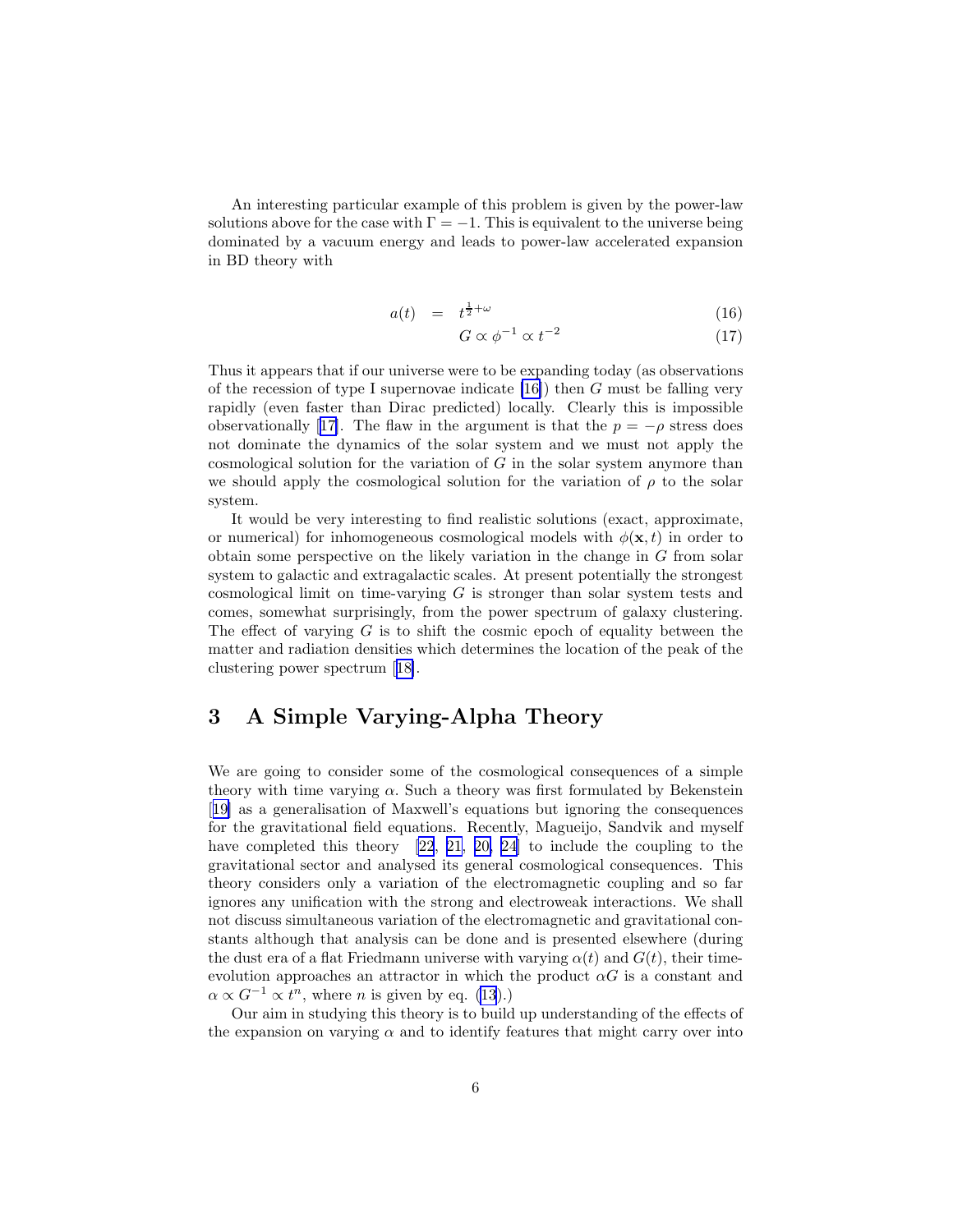more general theories in which all the unified interactions vary [\[25](#page-15-0), [26, 27\]](#page-15-0). The constraint imposed on varying  $\alpha$  by the need to bring about unification at high energy is likely to be significant but the complexities of analysing the simultaneous variation of all the constants involved in the supersymmetric version of the standard model are considerable. At the most basic level we recognise that any time variation in the fine structure could be carried by either or both of the electromagnetic or weak couplings above the electroweak scale.

The idea that the charge on the electron, or the fine structure constant, might vary in cosmological time was proposed in 1948 by Teller, [\[9](#page-14-0)], who suggested that  $\alpha \propto (\ln t)^{-1}$  was implied by Dirac's proposal that  $G \propto t^{-1}$  and the numerical coincidence that  $\alpha^{-1} \sim \ln(hc/Gm_{pr}^2)$ , where  $m_{pr}$  is the proton mass. Later, in 1967, Gamow [\[28](#page-15-0)] suggested  $\alpha \propto t$  as an alternative to Dirac's time-variation of the gravitation constant,  $G$ , as a solution of the large numbers coincidences problem and in 1963 Stanyukovich had also considered varying  $\alpha$ , [\[29](#page-15-0)], in this context. However, this power-law variation in the recent geological past was soon ruled out by other evidence[[30\]](#page-15-0).

There are a number of possible theories allowing for the variation of the fine structure constant,  $\alpha$ . In the simplest cases one takes c and  $\hbar$  to be constants and attributes variations in  $\alpha$  to changes in e or the permittivity of free space (see [\[31](#page-15-0)] for a discussion of the meaning of this choice). This is done by letting e take on the value of a real scalar field which varies in space and time (for more complicated cases, resorting to complex fields undergoing spontaneous symmetry breaking, see the case of fast tracks discussed in[[32\]](#page-15-0)). Thus  $e_0 \rightarrow e = e_0 \epsilon(x^{\mu})$ , where  $\epsilon$  is a dimensionless scalar field and  $e_0$  is a constant denoting the present value of e. This operation implies that some well established assumptions, like charge conservation, must give way [\[33](#page-16-0)]. Nevertheless, the principles of local gauge invariance and causality are maintained, as is the scale invariance of the  $\epsilon$  field (under a suitable choice of dynamics). In addition there is no conflict with local Lorentz invariance or covariance.

With this set up in mind, the dynamics of our theory is then constructed as follows. Since  $e$  is the electromagnetic coupling, the  $\epsilon$  field couples to the gauge field as  $\epsilon A_\mu$  in the Lagrangian and the gauge transformation which leaves the action invariant is  $\epsilon A_{\mu} \to \epsilon A_{\mu} + \chi_{,\mu}$ , rather than the usual  $A_{\mu} \to A_{\mu} + \chi_{,\mu}$ . The gauge-invariant electromagnetic field tensor is therefore

$$
F_{\mu\nu} = \frac{1}{\epsilon} \left( (\epsilon A_{\nu})_{,\mu} - (\epsilon A_{\mu})_{,\nu} \right), \tag{18}
$$

which reduces to the usual form when  $\epsilon$  is constant. The electromagnetic part of the action is still

$$
S_{em} = -\int d^4x \sqrt{-g} F^{\mu\nu} F_{\mu\nu}.
$$
 (19)

and the dynamics of the  $\epsilon$  field are controlled by the kinetic term

$$
S_{\epsilon} = -\frac{1}{2} \frac{\hbar}{l^2} \int d^4x \sqrt{-g} \frac{\epsilon_{,\mu} \epsilon^{,\mu}}{\epsilon^2},\tag{20}
$$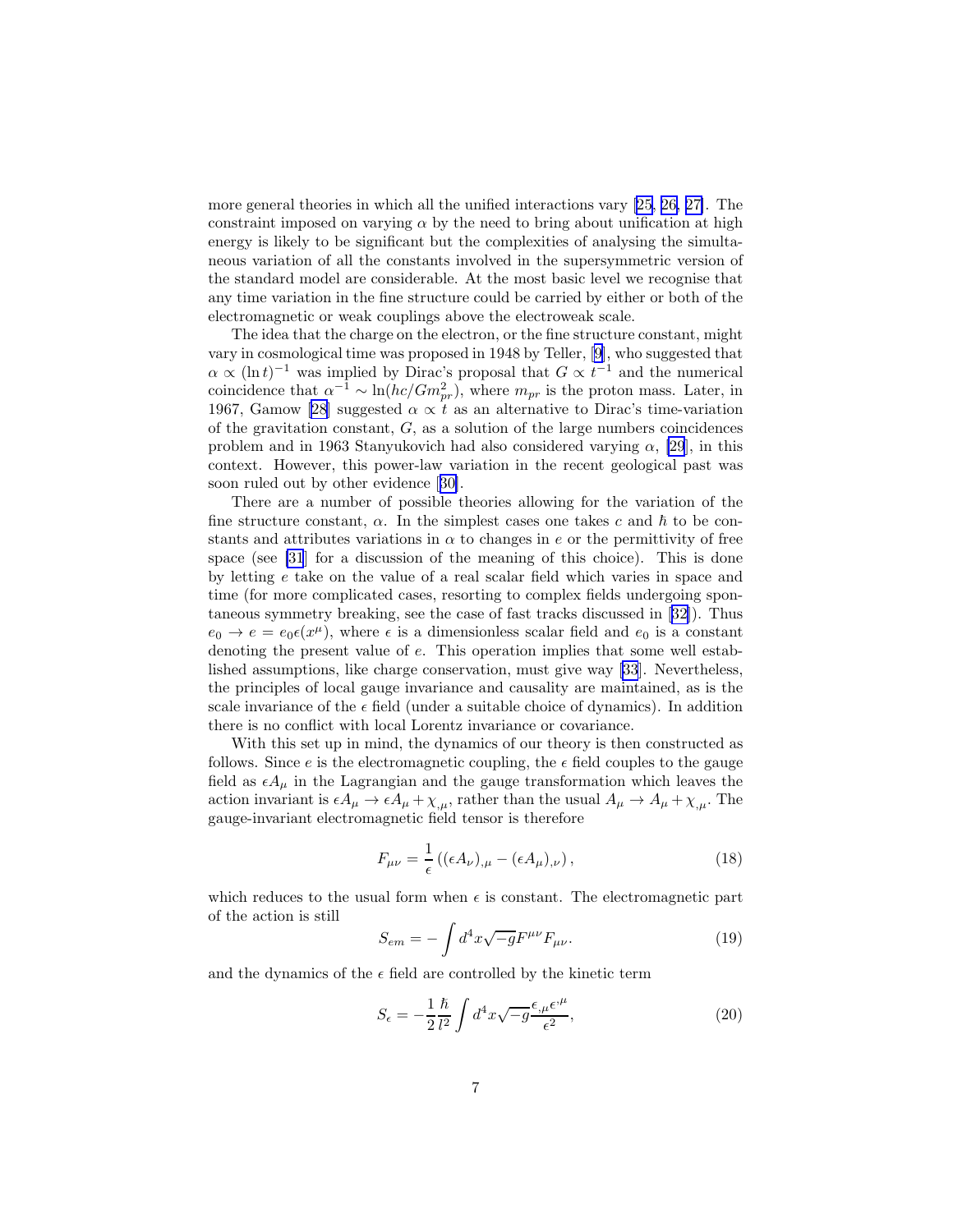<span id="page-7-0"></span>as in dilaton theories. Here,  $l$  is the characteristic length scale of the theory, introduced for dimensional reasons. This constant length scale gives the scale down to which the electric field around a point charge is accurately Coulombic. The corresponding energy scale,  $\hbar c/l$ , has to lie between a few tens of  $MeV$  and Planck scale,  $\sim 10^{19} GeV$  to avoid conflict with experiment.

Our generalisation of the scalar theory proposed by Bekenstein[[19\]](#page-15-0) described inref. [[22, 21, 20, 24\]](#page-15-0) includes the gravitational effects of  $\psi$  and gives the field equations:

$$
G_{\mu\nu} = 8\pi G \left( T_{\mu\nu}^{matter} + T_{\mu\nu}^{\psi} + T_{\mu\nu}^{em} e^{-2\psi} \right). \tag{21}
$$

The stress tensor of the  $\psi$  field is derived from the lagrangian  $\mathcal{L}_{\psi} = -\frac{\omega}{2} \partial_{\mu} \psi \partial^{\mu} \psi$ and the  $\psi$  field obeys the equation of motion

$$
\Box \psi = \frac{2}{\omega} e^{-2\psi} \mathcal{L}_{em} \tag{22}
$$

where we have defined the coupling constant  $\omega = (c)/l^2$ . This constant is of order  $\sim 1$  if, as in [?], the energy scale is similar to Planck scale. It is clear that  $\mathcal{L}_{em}$  vanishes for a sea of pure radiation since then  $\mathcal{L}_{em} = (E^2 - B^2)/2 =$ 0. We therefore expect the variation in  $\alpha$  to be driven by electrostatic and magnetostatic energy-components rather than electromagnetic radiation.

In order to make quantitative predictions we need to know how much of the non-relativistic matter contributes to the RHS of Eqn. (22). This is parametrised by  $\zeta \equiv \mathcal{L}_{em}/\rho$ , where  $\rho$  is the energy density, and for baryonic matter  $\mathcal{L}_{em}$  =  $E^2/2$ . For protons and neutrons  $\zeta_p$  and  $\zeta_n$  can be *estimated* from the electromagnetic corrections to the nucleon mass, 0.63 MeV and −0.13 MeV, respec-tively[[42\]](#page-16-0). This correction contains the  $E^2/2$  contribution (always positive), but also terms of the form  $j_{\mu}a^{\mu}$  (where  $j_{\mu}$  is the quarks' current) and so cannot be used directly. Hence we take a guiding value  $\zeta_p \approx \zeta_n \sim 10^{-4}$ . Furthermore the cosmological value of  $\zeta$  (denoted  $\zeta_m$ ) has to be weighted by the fraction of matterthat is non-baryonic, a point ignored in the literature [[19\]](#page-15-0). Hence,  $\zeta_m$ depends strongly on the nature of the dark matter and can take both positive and negative values depending on which of Coulomb-energy or magnetostatic energy dominates the dark matter of the Universe. It could be that  $\zeta_{CDM} \approx -1$ (superconducting cosmic strings, for which  $\mathcal{L}_{em} \approx -B^2/2$ ), or  $\zeta_{CDM} \ll 1$  (neutrinos). BBN predicts an approximate value for the baryon density of  $\Omega_B\approx 0.03$ with a Hubble parameter of  $h_0 \approx 0.6$ , implying  $\Omega_{CDM} \approx 0.3$ . Thus depending on the nature of the dark matter  $\zeta_m$  can be virtually anything between  $-1$  and +1. The uncertainties in the underlying quark physics and especially the constituents of the dark matter make it difficult to impose more certain bounds on  $\zeta_m$ .

We should not confuse this theory with other similar variations. Bekenstein's theory does not take into account the stress energy tensor of the dielectric field in Einstein's equations, and their application to cosmology. Dilaton theories predict a global coupling between the scalar and all other matter fields. As a result they predict variations in other constants of nature, and also a different dynamics to all the matter coupled to electromagnetism. An interesting appli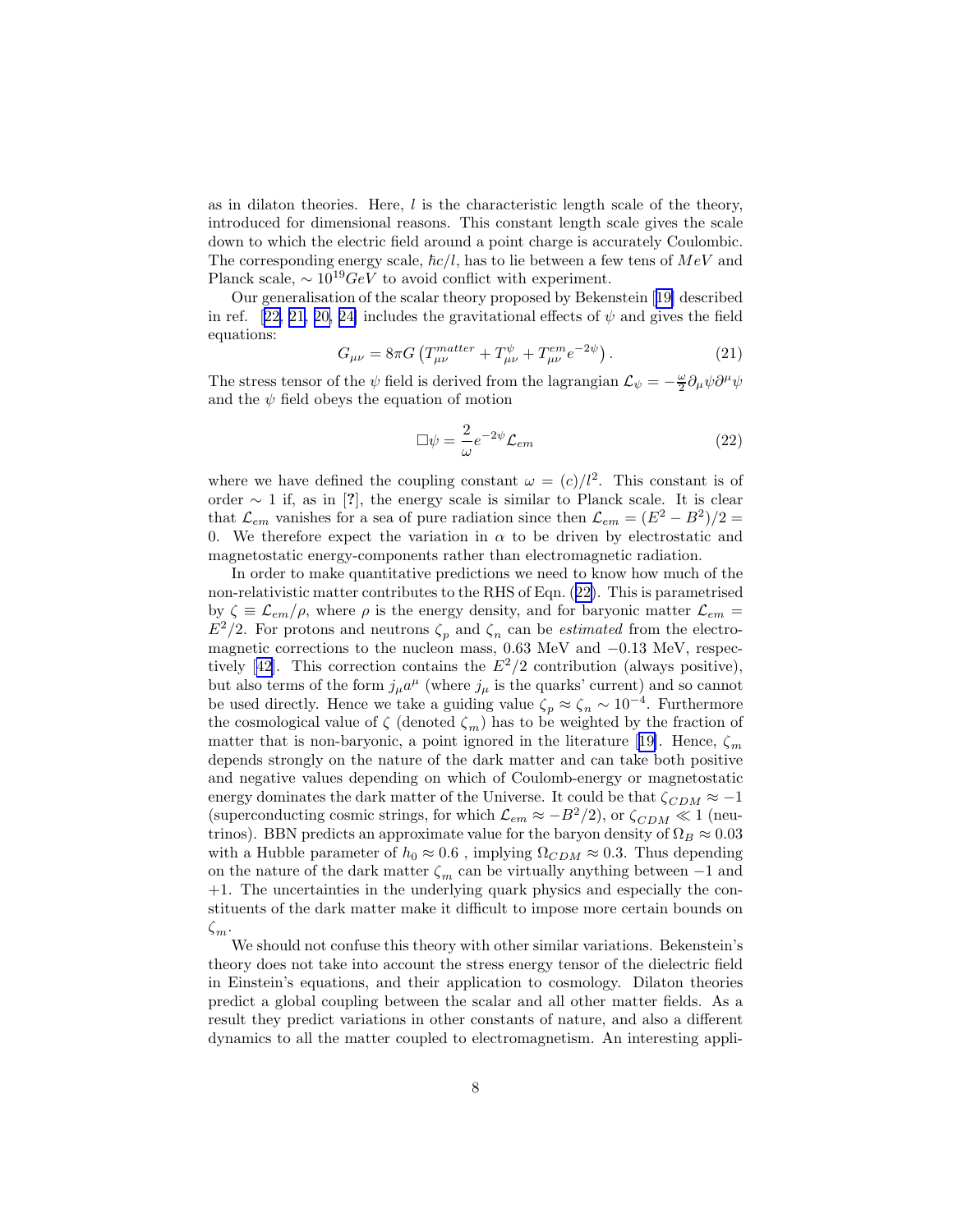<span id="page-8-0"></span>cation of our approach has also recently been made to braneworld cosmology in [[34\]](#page-16-0).

#### 3.1 The cosmological equations

Assuming a homogeneous and isotropic Friedmann metric with expansion scale factor  $a(t)$  and curvature parameter k in eqn. [\(21](#page-7-0)), we obtain the field equations  $(c \equiv 1)$ 

$$
\left(\frac{\dot{a}}{a}\right)^2 = \frac{8\pi G}{3} \left(\rho_m \left(1 + \zeta_m \exp\left[-2\psi\right]\right) + \rho_r \exp\left[-2\psi\right] + \frac{\omega}{2} \dot{\psi}^2\right) \n- \frac{k}{a^2} + \frac{\Lambda}{3},
$$
\n(23)

where  $\Lambda$  is the cosmological constant. For the scalar field we have the propagation equation,

$$
\ddot{\psi} + 3H\dot{\psi} = -\frac{2}{\omega}\exp[-2\psi]\zeta_m\rho_m,\tag{24}
$$

where  $H \equiv \dot{a}/a$  is the Hubble expansion rate. We can rewrite this more simply as

$$
(\dot{\psi}a^3) = N \exp[-2\psi] \tag{25}
$$

where  $N$  is a positive constant defined by

$$
N = -\frac{2\zeta_m \rho_m a^3}{\omega} \tag{26}
$$

Note that the sign of the evolution of  $\psi$  is dependent on the sign of  $\zeta_m$ . Since the observational data is consistent with a *smaller* value of  $\alpha$  in the past, we will in this paper confine our study to *negative* values of  $\zeta_m$ , in line with our recent discussion in Refs. [\[22](#page-15-0), [21, 20](#page-15-0), [24\]](#page-15-0). The conservation equations for the non-interacting radiation and matter densities are

$$
\dot{\rho_m} + 3H\rho_m = 0 \tag{27}
$$

$$
\dot{\rho_r} + 4H\rho_r = 2\dot{\psi}\rho_r. \tag{28}
$$

and so  $\rho_m \propto a^{-3}$  and  $\rho_r e^{-2\psi} \propto a^{-4}$ , respectively. If additional non-interacting perfect fluids satisfying equation of state  $p = (\gamma - 1)\rho$  are added to the universe then they contribute density terms  $\rho \propto a^{-3\gamma}$  to the RHS of eq.(23) as usual. This theory enables the cosmological consequences of varying e, to be analysed self-consistently rather than by changing the constant value of e in the standard theory to another constant value, as in the original proposals made in response to the large numbers coincidences.

We have been unable to solve these equations in general except for a few special cases [\[35](#page-16-0)]. However, as with the Friedmann equation of general relativity, it is possible to determine the overall pattern of cosmological evolution in the presence of matter, radiation, curvature, and positive cosmological constant by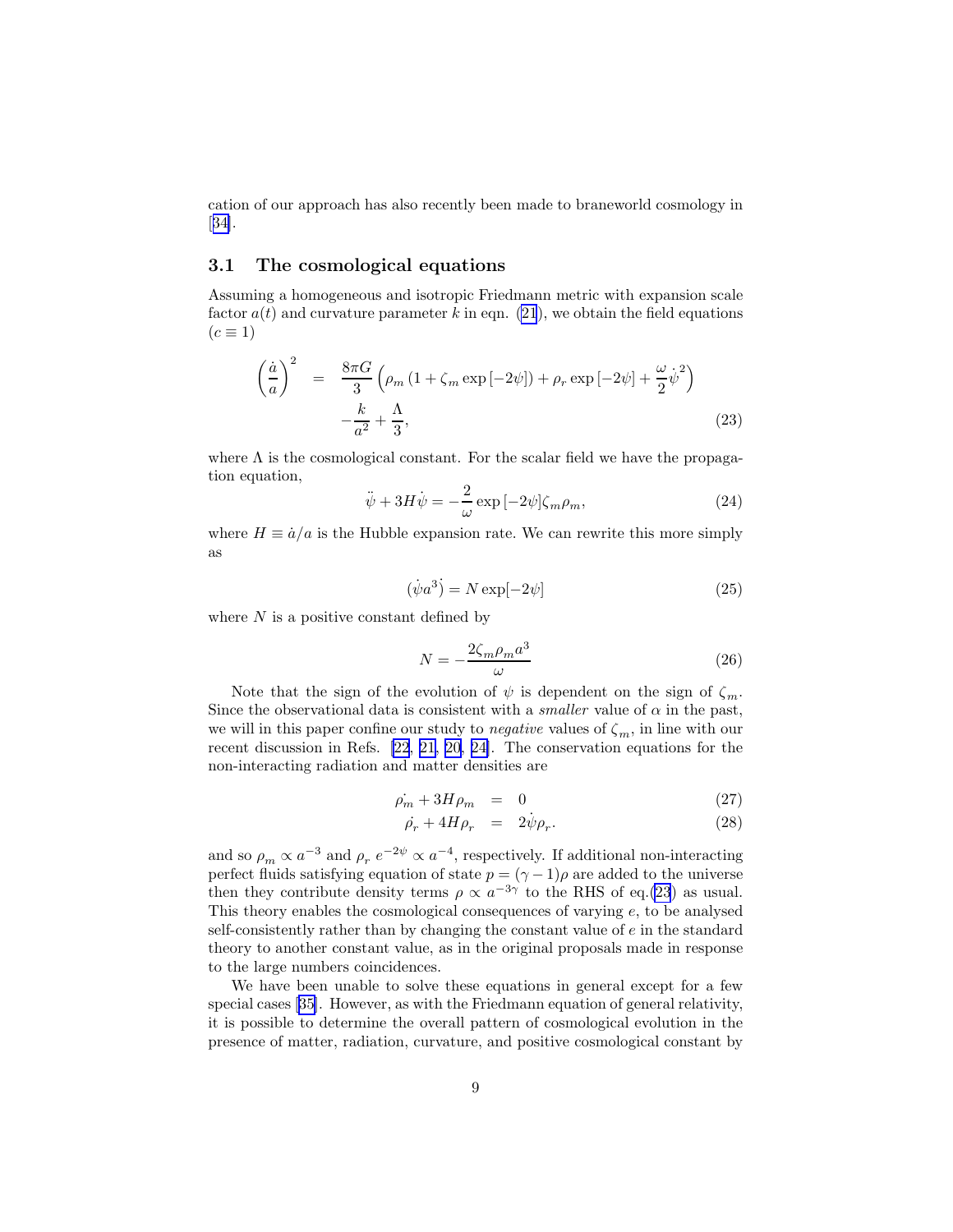<span id="page-9-0"></span>matched approximations. We shall consider the form of the solutions to these equations when the universe is successively dominated by the kinetic energy of the scalar field  $\psi$ , pressure-free matter, radiation, negative spatial curvature, and positive cosmological constant. Our analytic expressions are checked by numericalsolutions of  $(23)$  and  $(24)$  $(24)$ .

#### 3.2 Observational implications

There are a number of conclusions that can be drawn from the study of the simple BSBM models with  $\zeta_m < 0$ . These models give a good fit to the varying  $\alpha$ implied by the QSO data of refs. [[2, 3](#page-14-0)]. There is just a single parameter to fit and this is given by the choice

$$
-\frac{\zeta_m}{\omega} = (2 \pm 1) \times 10^{-4}
$$
 (29)

The simple solutions predict a slow (logarithmic) time increase during the dust era of  $k = 0$  Friedmann universes. The cosmological constant turns off the time-variation of  $\alpha$  at the redshift when the universe begins to accelerate  $(z \sim 0.7)$  and so there is no conflict between the  $\alpha$  variation seen in quasars at  $z \sim 1-3.5$  and the limits on possible variation of  $\alpha$  deduced from the operation of the Oklo natural reactor [\[36](#page-16-0)] (even assuming that the cosmological variation applies unchanged to the terrestrial environment). The reactor operated 1.8 billion years ago at a redshift of only  $z \sim 0.1$  when no significant variations were occurring in  $\alpha$ . The slow logarithmic increase in  $\alpha$  also means that we would not expect to have seen any effect yet in the anisotropy of the microwave backgrounds[[37, 38\]](#page-16-0): the value of  $\alpha$  at the last scattering redshift,  $z = 1000$ , is only 0.005% lower than its value today. similarly, the essentially constant evolution of  $\alpha$  predicted during the radiation era leads us to expect no measur-able effects on the products of Big Bang nucleosynthesis (BBN) [\[39](#page-16-0)] because  $\alpha$ was only 0.007% smaller at BBN than it is today. This does not rule out the possibility that unification effects in a more general theory might require variations in weak and strong couplings, or their contributions to the neutron-proton mass difference, which might produce observable differences in the light element productions and new constraints on varying  $\alpha$  at  $z \sim 10^9 - 10^{10}$ . By contrast varying alpha cosmologies with  $\zeta > 0$  lead to bad consequences . The fine structure falls rapidly at late times and the variation is such that it even comes to dominate the Friedmann equation for the cosmological dynamics. We regard this as a signal that such models are astrophysically ruled out and perhaps also mathematically badly behaved.

We should also mention that theories in which  $\alpha$  varies will in general lead to violations of the weak equivalence principle (WEP). This is because the  $\alpha$ variation is carried by a field like  $\psi$  and this couples differently to different nuclei because they contain different numbers of electrically charged particles (protons). The theory discussed here has the interesting consequence of leading to a relative acceleration of order  $10^{-13}$  [[40\]](#page-16-0) if the free coupling parameter is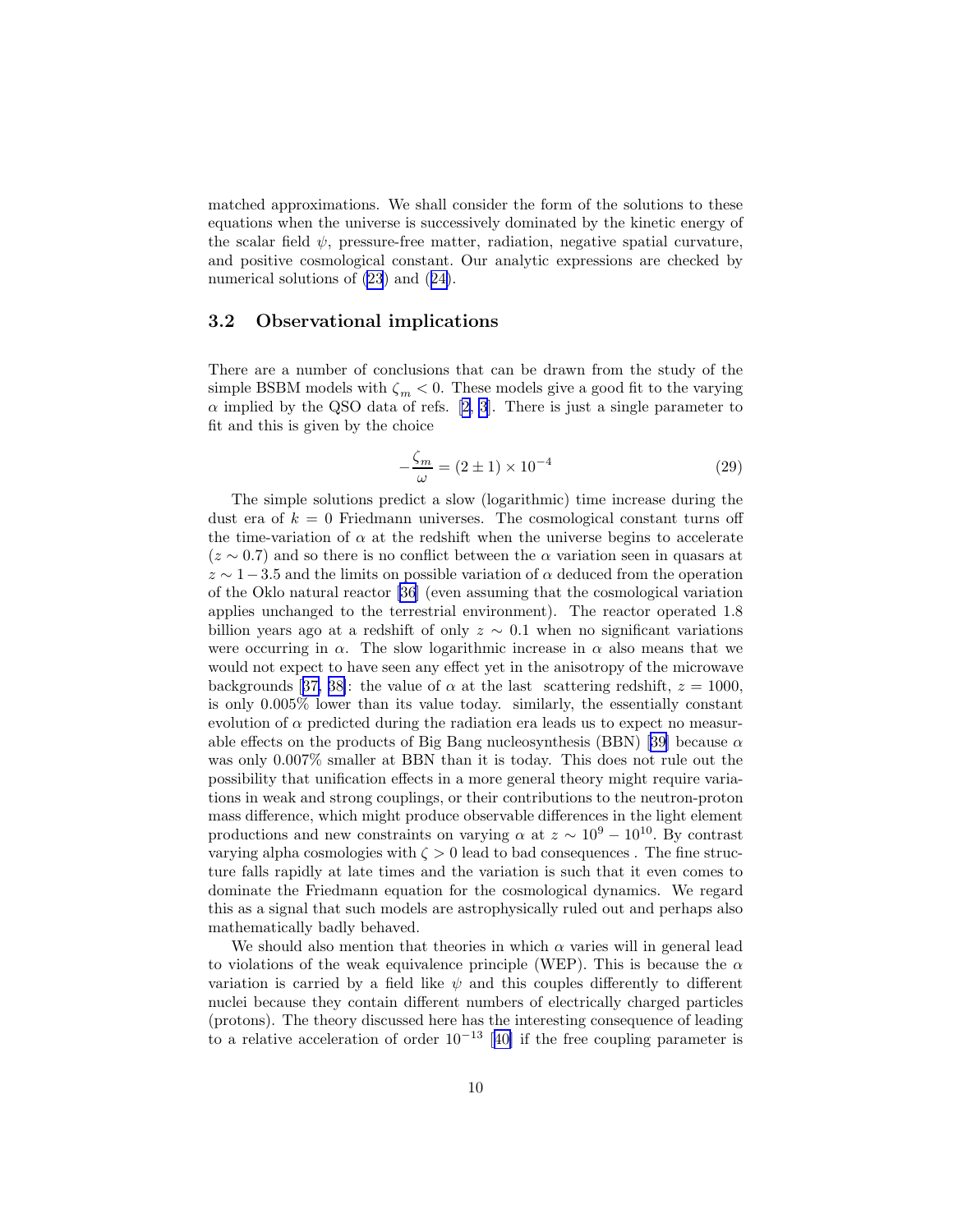fixed to the value given in eq.([29\)](#page-9-0) using a best fit of the theories cosmological model to the QSO observations of refs. [\[2](#page-14-0), [3\]](#page-14-0). Other predictions of such WEP violations have also been made in refs.[[41, 42](#page-16-0), [43, 44\]](#page-16-0). The observational upper bound on this parameter is just an order of magnitude larger, at  $10^{-12}$ , but space-based tests planned for the STEP mission are expected to achieve a sensitivity of order  $10^{-18}$  and will provide a completely independent check on theories of time-varying  $e$  and  $\alpha$ . This is an exciting prospect for the future.

#### 3.3 The nature of the Friedmann solutions

The cosmological behaviour of the solutions to these equations was studied by us in detail, both analytically and numerically in refs. [\[22](#page-15-0), [21, 20](#page-15-0), [24\]](#page-15-0), [[35\]](#page-16-0). Typically, the variation in  $\alpha$  does not have a significant effect on the evolution of the scale factor at late times although the cosmological expansion does significantly affect the evolution of  $\alpha$ . The evolution of  $\alpha$  is summarised as follows:

During the radiation era  $a(t) \sim t^{1/2}$  and  $\alpha$  is constant in universes with our entropy per baryon and present value of  $\alpha$  like our own. It increases in the dust era, where  $a(t) \sim t^{2/3}$ . The increase in  $\alpha$  however, is very slow with a late-time solution for  $\psi$  proportional to  $\frac{1}{2} \log(2N \log(t))$ , and so

$$
\alpha \sim 2N \log t \tag{30}
$$

This slow increase continues until the expansion becomes dominated by negative curvature,  $a(t) \sim t$ , or by a cosmological vacuum energy,  $a(t) \sim \exp[\Lambda t/3]$ . Thereafter  $\alpha$  asymptotes rapidly to a constant. If we set the cosmological constant equal to zero and  $k = 0$  then, during the dust era,  $\alpha$  would continue to increase indefinitely. The effect of the expansion is very significant at all times. If we were to turn it off and set  $a(t)$  constant then we could solve the  $\psi$  equation to give the following exponentially growing evolution for  $\alpha$ , [\[35](#page-16-0)]:

$$
\alpha = \exp[2\psi] = A^{-2} \cosh^2[AN^{1/2}(t+t_0)]; \ A \ constant. \tag{31}
$$

From these results it is evident that non-zero curvature or cosmological constant brings to an end the increase in the value of  $\alpha$  that occurs during the dust-dominated era. Hence, if the spatial curvature and  $\Lambda$  are both too  $small$ it is possible for the fine structure constant to grow too large for biologically important atoms and nuclei to exist in the universe. There will be a time in the future when  $\alpha$  reaches too large a value for life to emerge or persist. The closer a universe is to flatness or the closer  $\Lambda$  is to zero so the longer the monotonic increase in  $\alpha$  will continue, and the more likely it becomes that life will be extinguished. Conversely, a non-zero positive  $\Lambda$  or a non-zero negative curvature will stop the increase of  $\alpha$  earlier and allow life to persist for longer. If life can survive into the curvature or  $\Lambda$ -dominated phases of the universe's history then it will not be threatened by the steady cosmological increase in  $\alpha$  unless the universe collapses back to high density.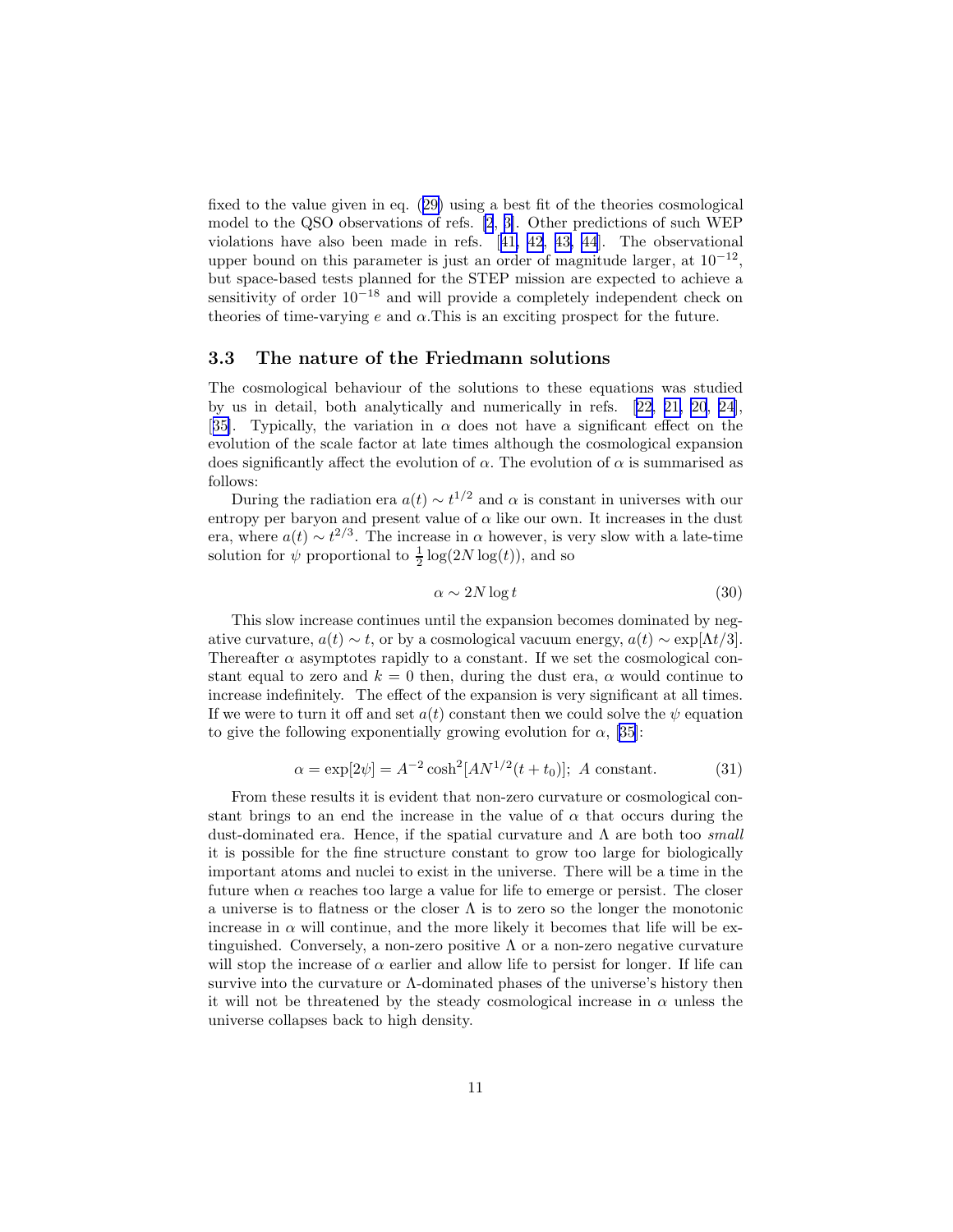This type of behaviour can also be found in the presence of time-varying G. If a BD dust universe is exactly flat  $(k = 0)$  then G will continue to fall forever. Only if there is negative curvature will the evolution of G eventually be turned off and the expansion asymptote to the Milne behaviour with  $a = t$  and  $G \rightarrow$  constant. Again, without the small deviation from flatness the strength of gravity would ultimately become too weak for the existence of stars and planets and the universe would become biologically inhospitable, if not uninhabitable.

There have been several studies, following Carter, [\[46](#page-16-0)] and Tryon [\[47](#page-16-0)], of the need for life-supporting universes to expand close to the 'flat' Einstein de Sitter trajectory for long periods of time. This ensures that the universe cannot collapse back to high density before galaxies, stars, and biochemical elements can form by gravitational instability, or expand too fast for stars and galaxies to form by gravitational instability [\[48](#page-16-0), [7](#page-14-0)]. Likewise, it was pointed out by Barrow and Tipler, [\[7\]](#page-14-0) that there are similar anthropic restrictions on the magnitude of any cosmological constant,  $\Lambda$ . If it is too large in magnitude it will either precipitate premature collapse back to high density (if  $\Lambda < 0$ ) or prevent the gravitational condensation of any stars and galaxies (if  $\Lambda > 0$ ). Thus existing studies provide anthropic reasons why we can expect to live in an old universe that is neither too far from flatness nor dominated by a much stronger cosmological constant than observed  $(|\Lambda| \leq 10 |\Lambda_{obs}|)$ .

Inflationary universe models provide a possible theoretical explanation for proximity to flatness but no explanation for the smallness of the cosmological constant. Varying speed of light theories [\[49](#page-16-0), [31,](#page-15-0) [50, 51](#page-16-0), [52\]](#page-16-0) offer possible explanations for proximity to flatness and smallness of a classical cosmological constant (but not necessarily for one induced by vacuum corrections in the early universe). We have shown that if we enlarge our cosmological theory to accommodate variations in some traditional constants then it appears to be anthropically disadvantageous for a universe to lie too close to flatness or for the cosmological constant to be too close to zero. This conclusion arises because of the coupling between time-variations in constants like  $\alpha$  and the curvature or Λ, which control the expansion of the universe. The onset of a period of Λ or curvature domination has the property of dynamically stabilising the constants, thereby creating favourable conditions for the emergence of structures. This point has been missed in previous studies because they have never combined the issues of  $\Lambda$  and flatness and the issue of the values of constants. By coupling these two types of anthropic considerations we find that too small a value of Λ or the spatial curvature can be as poisonous for life as too much. Universes like those described above, with increasing  $\alpha(t)$ , lead inexorably to an epoch where  $\alpha$  is too large for the existence of atoms, molecules, and stars to be possible.

Surprisingly, there has been almost no consideration of habitability in cosmologies with time-varying constants since Haldane's discussions[[5\]](#page-14-0) of the biological consequences of Milne's bimetric theory of gravity. Since then, attention has focussed upon the consequences of universes in which the constants are different but still constant. Those cosmologies with varying constants that have been studied have not considered the effects of curvature or  $\Lambda$  domination on the variation of constants and have generally considered power-law variation to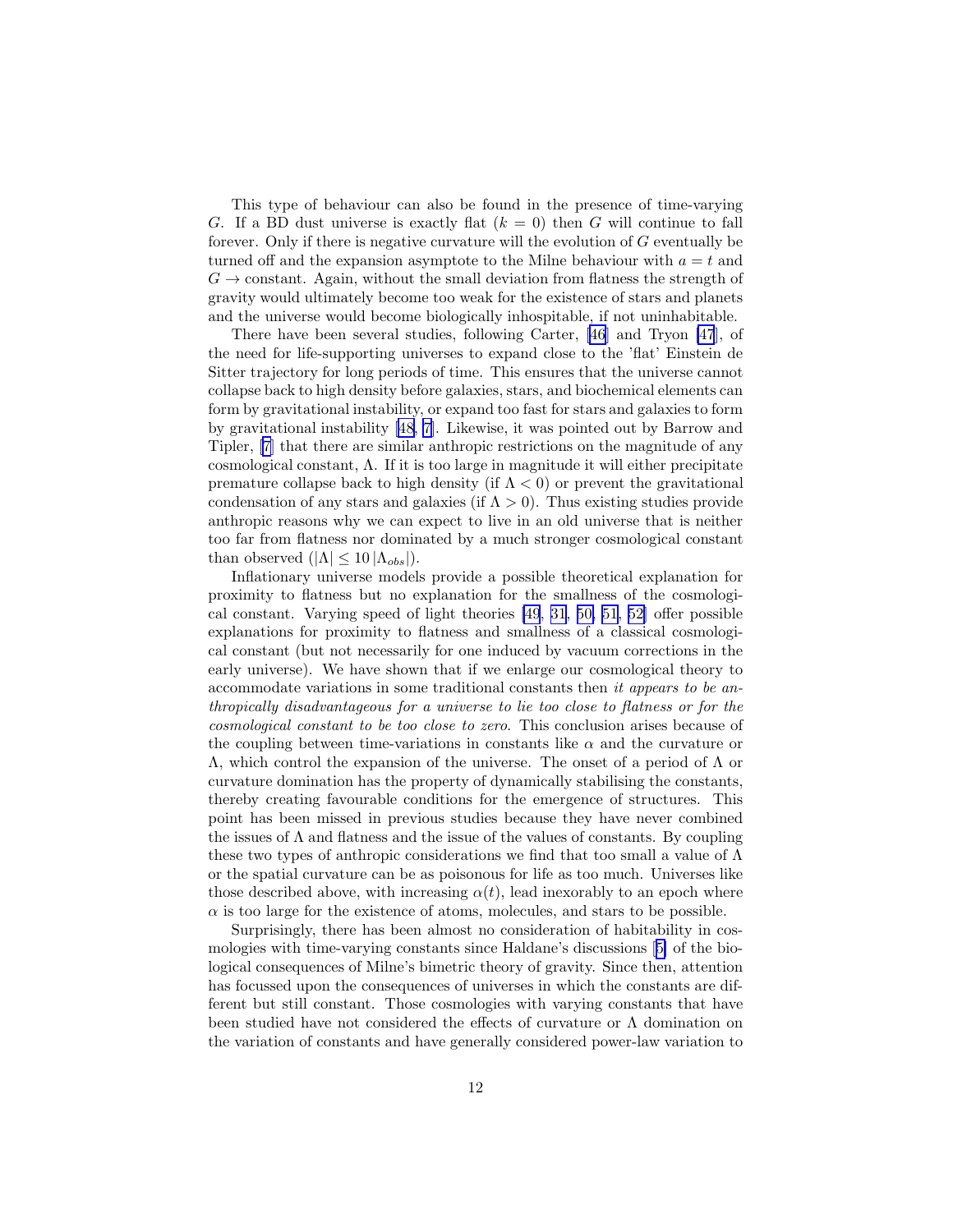hold for all times. The examples described here show that this restriction has prevented a full appreciation of the coupling between the expansion dynamics of the universe and the values of the constants that define the course of local physical processes within it. Our discussion of a theory with varying  $\alpha$  shows for the first time a possible reason why the 3-curvature of universes and the value of any cosmological constant may need to be bounded below in order that the universe permit atomic life to exist for a significant period. Previous anthropic arguments have shown that the spatial curvature of the universe and the value of the cosmological constant must be bounded above in order for lifesupporting environments (stars) to develop. We note that the lower bounds discussed here are more fundamental than these upper bounds because they derive from changes in  $\alpha$  which have direct consequences for biochemistry whereas the upper bounds just constrain the formation of astrophysical environments by gravitational instability. Taken together, these arguments suggest that within an ensemble of all possible worlds where  $\alpha$  and G are time variables, there might only be a finite interval of non-zero values of the curvature and cosmological constant contributions to the dynamics that both allow galaxies and stars to form and their biochemical products to persist.

#### 3.4 The role of inhomogeneities

We can also detect where and how we might expect spatial variations to arise in a fuller description. Aside from the complexities of the full inhomogeneous cosmological solution for the formation of galaxies, stars, and planets, we can isolate non-uniformities that enter through the constant parameter  $N$  which dictates the form and time-evolution of  $a(t)$  and  $\alpha(t)$ . First we see that N is proportional to the density of electromagnetically charged matter in the universe. This will possess some spatial variation and is of order  $10^{-5}$  on large scales. More significant though is the variation of the baryonic content of the CDM density with scale. We need the CDM to be dominated by matter with magnetic charge (but see Bekenstein). This can be the case on large scale but we know that the dark matter becomes dominated by baryons (therefore with  $\zeta > 0$ ) locally. Hence, there is expected to be a very significant spatial variation of  $\zeta$  with scale, including a change of sign, which will feed into the variation of α.

#### 3.5 General properties of the evolution of alpha and G

The evolution equation for  $\psi(t)$  has a number of simple but important proper-ties.Since  $N > 0$  the right-hand side or eq. ([25\)](#page-8-0) must be positive. This means that linearisations of this equation are dangerous and give rise to linearisation instabilities unless attention is confined to the regime  $\psi \ll 1$ . In general the positivity property means that there can be no oscillations of  $\psi$  or  $\alpha$  in time in solutions of this equation. This follows from the required positivity of  $(\dot{\psi}a^3)$ ,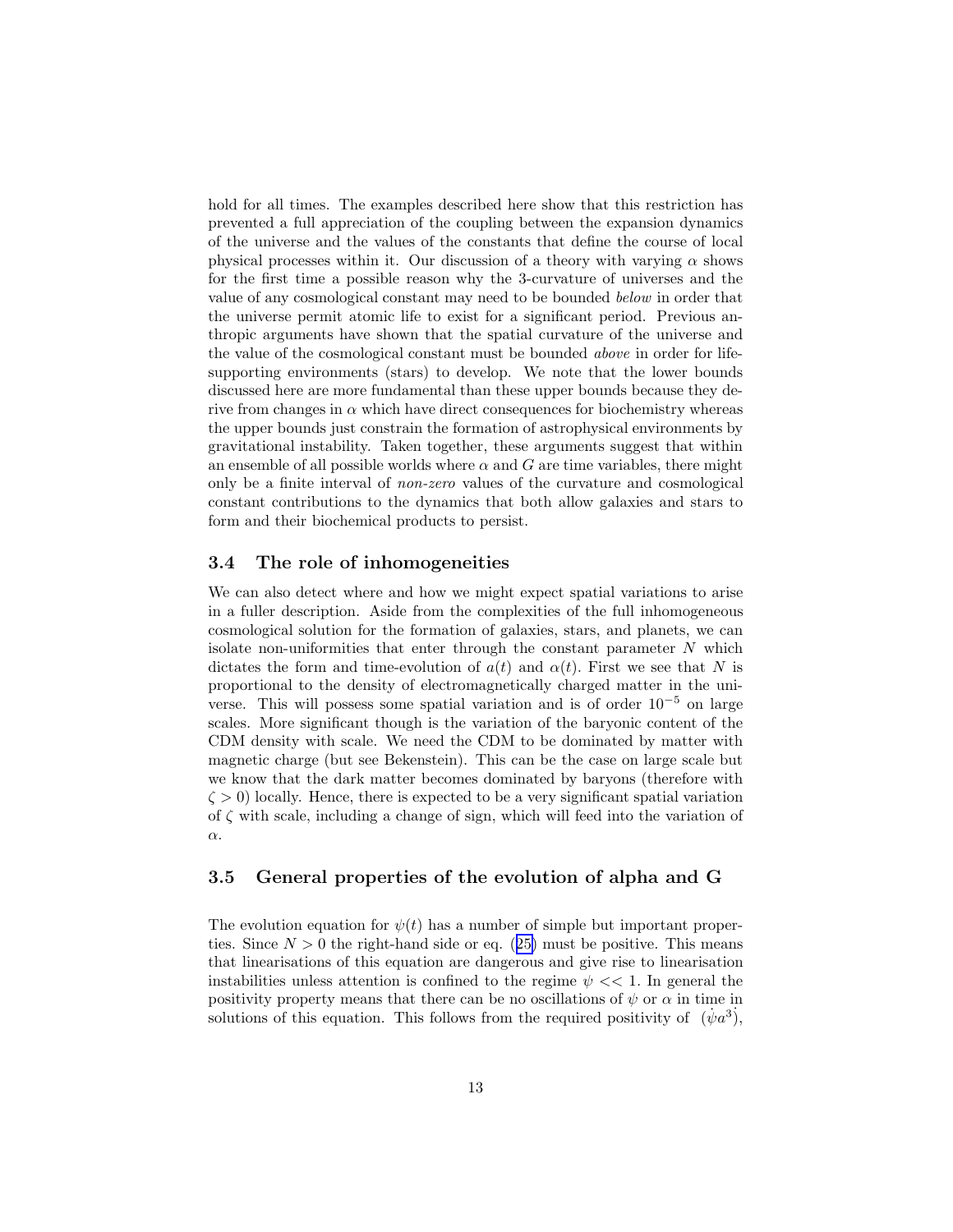which means that  $\psi$ cannot have a maximum. The possible cosmological evolutions for  $\psi$  and  $\alpha$  are decrease to a minimum followed by a monotonic increase, monotonic decrease, or monotonic increase. This conclusion holds independently of the value of  $k$  in the Friedmann equation. This has one very important consequence. It means that the asymptotic monotonic non-decrease of  $\alpha$  found in our flat and open universes will still occur in closed universes. There cannot be a sudden change in the evolution of  $\alpha$  when the universe starts to collapse. This also means that if we model spherical overdensities by closed universes embedded in a flat background then the evolution of  $\alpha(t)$  in the overdensities will be very similar to that in the flat background even when the overdensities collapse to form bound 'clusters'. This has the important implication that such an inhomogeneous universe will not end up with very different values of  $\alpha$  and  $\dot{\alpha}$  in inside and outside the bound inhomogeneities.

This argument can also be applied to the evolution of  $\phi$  and G in BD theory. Consider the case of dust  $(p = 0)$ . The combination  $(\dot{\phi}a^3)$  must now be positive and so  $\phi$  cannot have a maximum and G cannot have a minimum regardless of the sign of the curvature parameter k. In particular,  $G(t)$  cannot oscillate. Again, this property acts as a safeguard on the divergent evolution of G inside and outside overdensities.

### 4 The Second Law

There has been considerable recent discussion [\[53](#page-16-0), [54](#page-16-0)] about the equivalence of models of the variation of different dimensional 'constants' of Nature. In particular, it has been suggested that consideration of the second law of black hole thermodynamics distinguishes, say, variations of e from variations of c and that some of these variations could be ruled out because they bring about a decrease in time of the Bekenstein-Hawking entropy of a charged black hole. Others have argued that no such distinction is operationally possible. However, we believe that the most crucial factor has been missed in this discussion. In theories which generalise general relativity by allowing traditional constants (like G or  $e$ ) to vary the black hole solutions with event horizons are particular solutions of the theory in which the constant concerned is a constant. When the constant varies the black hole solution no longer exists and there is no longer any black hole thermodynamics to constrain the variation. The situation is very clear in the simple case of a Schwarzschild black hole in Brans Dicke theory. We know from the work of Hawking[[55\]](#page-16-0) that the black hole solutions are the same as those in general relativity. Thus Schwarzschild is a  $\phi^{\sim} G^{-1} = \text{constant}$  solution of the Brans-Dicke field equations. The entropy of this black hole is

### $S_{bh}$ ~ $GM^2$ .

If we were to apply the second law to this formula it would appear to say that all cosmological solutions in which G falls with time are ruled out. However, this would not be a correct deduction (which is fortunate because we see from eq. ([10\)](#page-4-0) that essentially all Brans-Dicke cosmologies have such behaviour) because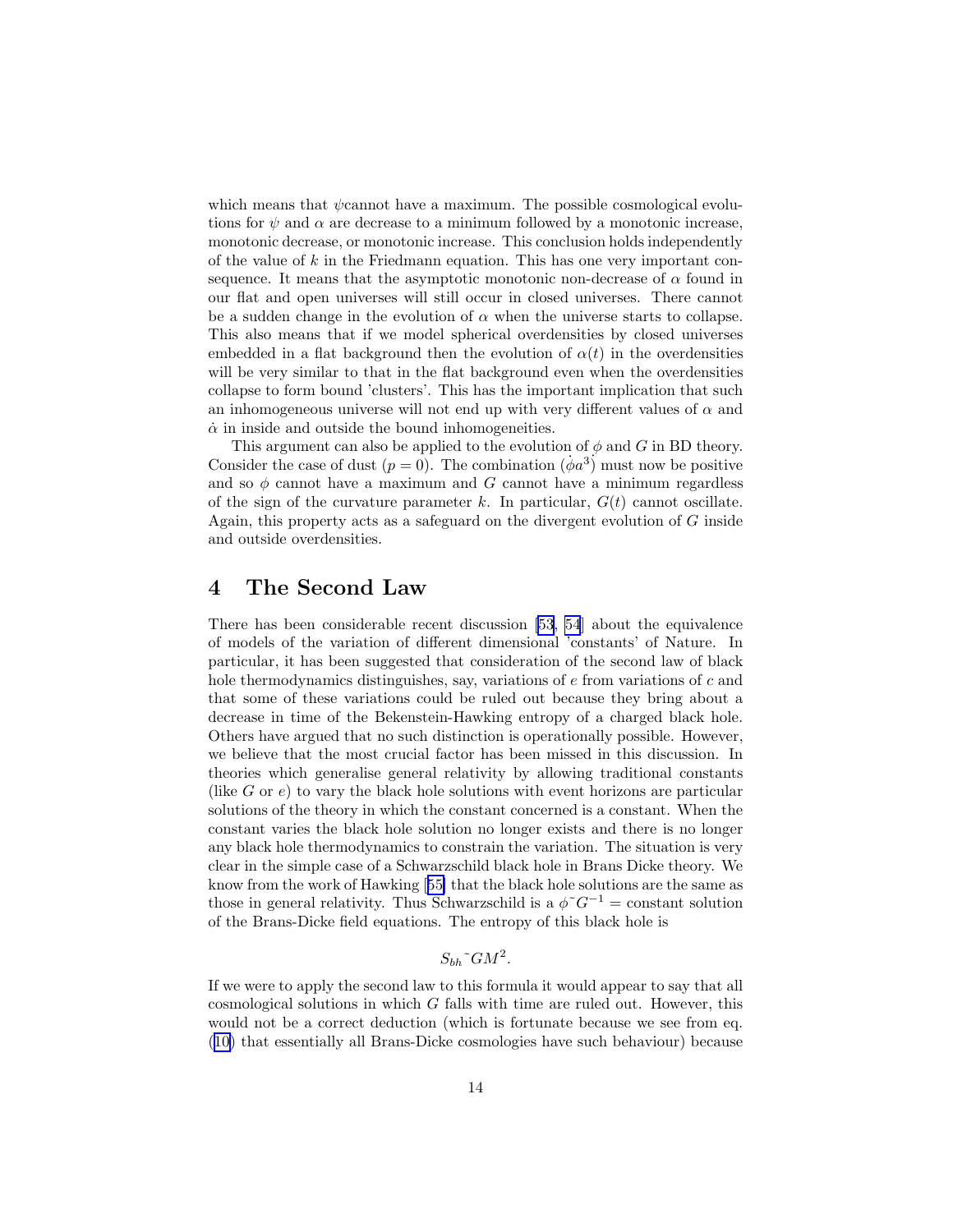<span id="page-14-0"></span> $\phi$  and G are *constant* on the Schwarzschild horizon. If we allow variation of G then the solution turns into a naked singularity and the thermodynamic relations no longer exist. Thus one cannot at present use considerations of black hole thermodynamics to constrain or distinguish the time or space variation of constants of Nature by simply 'writing in' time variations into the formulae that define the black hole when these constants do not vary.

Acknowledgements I would like to thank my collaborators João Magueijo, Håvard Sandvik, John Webb, Michael Murphy and David Mota for their essential contributions to the work described here. I would also like to thanks Bruce Bassett, Thibault Damour, Paul Davies, Tamara Davies, Carlos Martins, John Moffat and Clifford Will for discussions.

## References

- [1] J.D. Barrow, The Constants of Nature: from alpha to omega, Jonathan Cape, London (2002).
- [2] M. Murphy, J. Webb, V. Flambaum, V. Dzuba, C. Churchill, J. Prochaska, A. Wolfe, MNRAS, 327, 1208 (2001)
- [3] J.K. Webb, V.V. Flambaum, C.W. Churchill, M.J. Drinkwater J.D. Barrow, Phys. Rev. Lett. 82, 884 (1999); J.K. Webb, M.T. Murphy, V.V. Flambaum, V.A. Dzuba, J.D. Barrow, C.W. Churchill, J.X. Prochaska, A.M. Wolfe, Phys. Rev. Lett. 87, 091301 (2001).
- [4] E. A. Milne, Relativity, Gravitation and World Structure, Clarendon, Oxford, (1935).
- [5] J.B.S. Haldane, Nature 139, 1002 (1937) and 158, 555 (1944) and article in New Biology, No. 16, eds. M.L. Johnson et al, Penguin, London (1955).
- [6] H. Weyl, Ann. Physik 59, 129 (1919).
- [7] J.D. Barrow and F.J. Tipler, The Anthropic Cosmological Principle, Oxford UP, Oxford (1986).
- [8] P.A.M. Dirac, Nature 139, 323 (1937).
- [9] E. Teller, Phys. Rev. 73, 801 (1948).
- [10] R.H. Dicke, Rev. Mod. Phys. 29, 355 (1957) and Nature 192, 440 (1961).
- [11] C. Brans and R.H. Dicke, Phys. Rev. 124, 924 (1961).
- [12] J.D. Barrow, Mon. Not. R. astr. Soc., 282, 1397 (1996).
- [13] J.D. Barrow, in Proc. Erice Summer School Current Topics in Astrofundamental Physics: Primordial Cosmology, pp. 269-305, ed. N. Sanchez (1997), [gr-qc/9711084.](http://arxiv.org/abs/gr-qc/9711084)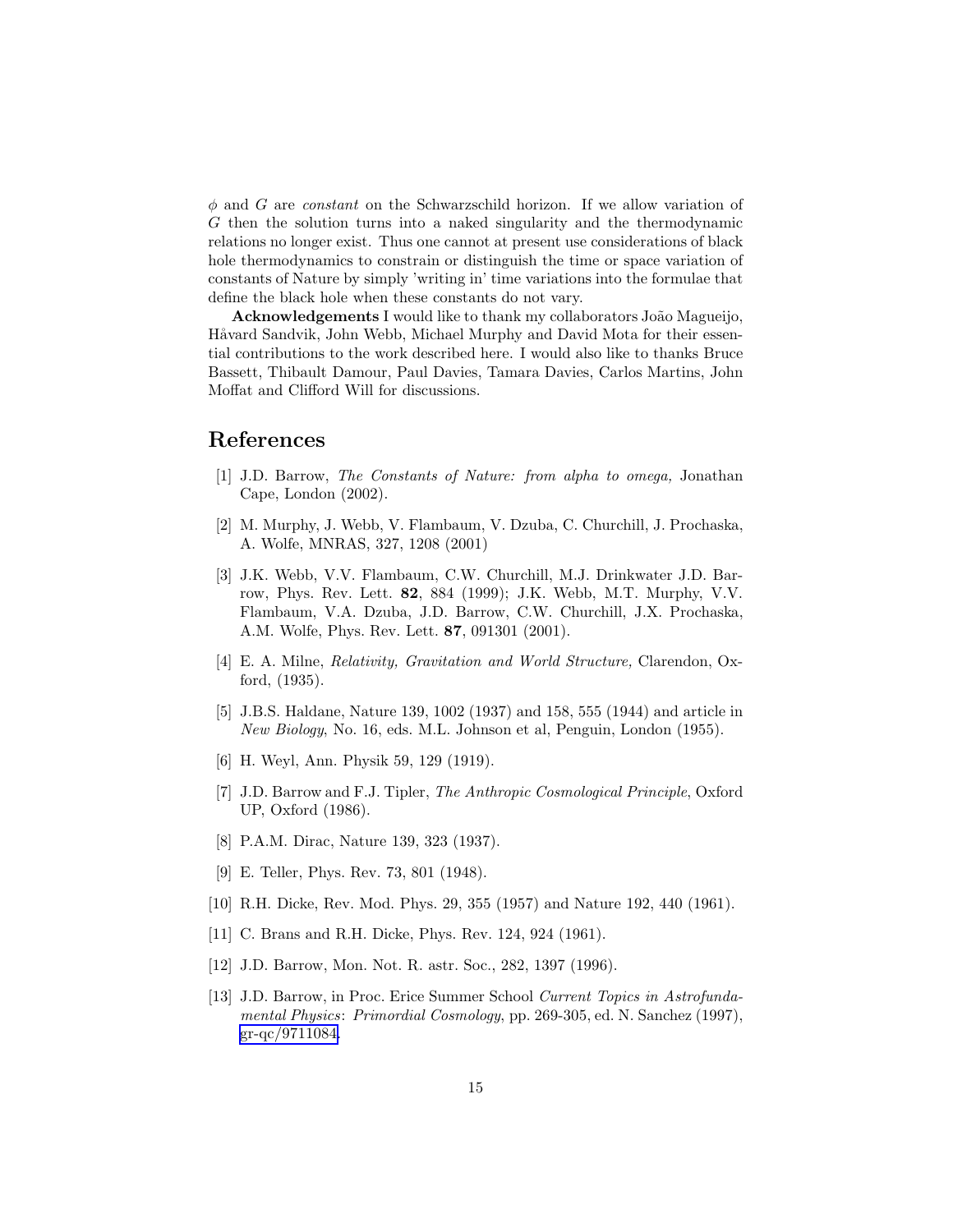- <span id="page-15-0"></span>[14] L. Gurevich, A.M. Finkelstein & V. A. Ruban, Astrophys. Space Sci. 22, 231 (1973).
- [15] H. Nariai, Prog. Theo. Phys. 42, 544 (1969).
- [16] S. Perlmutter et al., Ap. J. 517, 565 (1999); S. Perlmutter et al, Ap. J. 483, 565 (1997); S. Perlmutter et al, Nature 391 51 (1998); P.M. Garnavich, et al, Ap.J. Letters 493, L53 (1998); Schmidt, B.P., Ap.J. 507,46 (1998); Riess, A.G. et al 1998 AJ 116,1009.
- [17] P.D. Scharre and C. Will, [gr-qc/0109044](http://arxiv.org/abs/gr-qc/0109044) and C. Will, Theory and experiment in gravitational physics, CUP, Cambridge (1993).
- [18] A.R. Liddle, J.D. Barrow and A. Mazumdar, Phys. Rev. D 58, 027302 (1998).
- [19] J.D. Bekenstein, Phys. Rev. D 25, 1527 (1982).
- [20] J. D. Barrow, J. Magueijo and H. B. Sandvik, Phys. Rev. D 66, 043515 (2002).
- [21] J. D. Barrow, H. B. Sandvik and J. Magueijo, Phys. Rev. D 65, 123501  $(2002)$ .
- [22] J. D. Barrow, H. B. Sandvik and J. Magueijo, Phys. Rev. D 65, 063504  $(2002)$ .
- [23] H. B. Sandvik, J. D. Barrow and J. Magueijo, Phys. Rev. Lett. 88, 031302 (2002)
- [24] J. Magueijo, J. D. Barrow and H. B. Sandvik, Phys. Lett. B 541, 201 (2002)
- [25] T. Banks, M. Dine, M.R. Douglas, [hep-ph/0112059](http://arxiv.org/abs/hep-ph/0112059).
- [26] P. Langacker, G. Segre and M. Strassler, [hep-ph/0112233;](http://arxiv.org/abs/hep-ph/0112233) X. Calmet and H. Fritzsch, [hep-ph/0112110](http://arxiv.org/abs/hep-ph/0112110).
- [27] W. Marciano, Phys. Rev. Lett. 52, 489 (1984); T. Banks, M. Dine and M.R. Douglas, Phys. Rev. Lett. 88 (2002) 131301; P. Langacker, G. Segre and M. Strassler, Phys.Lett. B528 (2002) 121-128; X. Calmet and H. Fritzsch, [hep-ph/0112110](http://arxiv.org/abs/hep-ph/0112110).
- [28] G. Gamow, Phys. Rev. Lett. 19, 759 (1967).
- [29] K.P. Stanyukovich, Sov. Phys. Dokl. 7, 1150 (1963).
- [30] F. Dyson, Phys. Rev. Lett. 19, 1291 (1967).
- [31] A. Albrecht and J. Magueijo, Phys. Rev. D 59, 043516 (1999); J.D. Barrow and J. Magueijo. Phys. Lett. B 443, 104 (1998)
- [32] J. Magueijo, Phys. Rev. D 62, 103521, (2000).